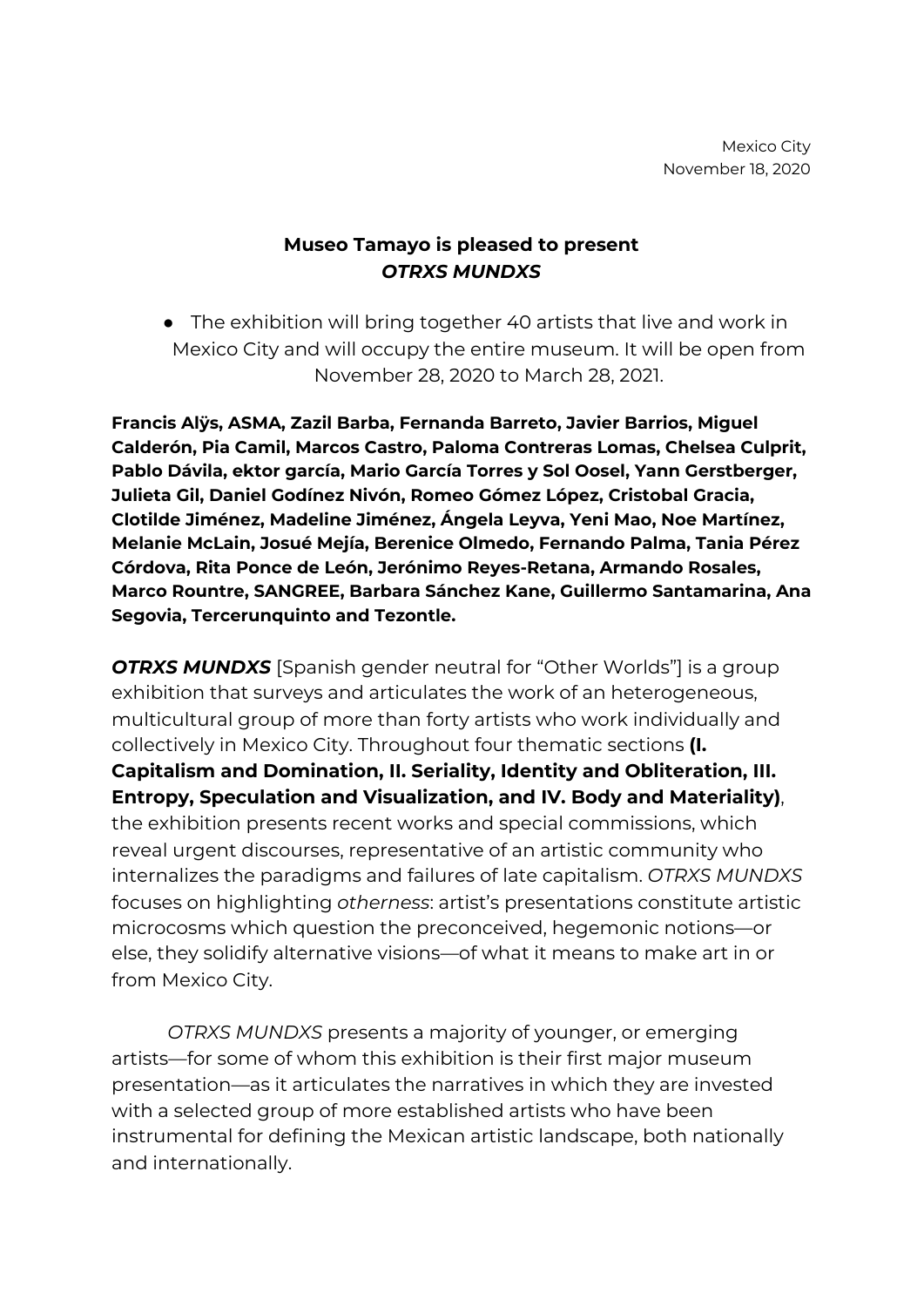Even though the exhibition is an exhaustive revision of the current artistic landscape, it is not intended to be an all-encompassing or universal exercise. In that sense, the exhibition has been constructed with an awareness of its own limitations and with the hope of posing one argument, amongst the many that can be made about art in the present. The exhibition is, first and foremost, a platform for art and artists to trace conversations that have been at the forefront of global artistic discourse, presenting the important dialogue between local communities and Mexican artists with artists from Ecuador, República Dominicana, France, Brazil, Peru, and many cities of the United States. It also addresses the lack of institutional representation and attention to local communities, particularly for a younger generation of artists in the city. *OTRXS MUNDXS* consists of an unprecedented institutional response to the global pandemic; a gesture which, in the best of cases, anticipates a post-pandemic alterity, a world in which equality, social and interspecies justice and the well-being of the inhabitants of this complex city, is not posed as radical idea, but as an attainable reality.

*Capitalism and Domination* presents a large, site-specific installation comprised of recent works by **Pia Camil,** who thinks about the complexity of capitalist, transnational relations, contrasted with a recent series of paintings, her most personal, intimate body of work to date. Together, they create a sort of opening act for the exhibition which considers the broader, global forces that are constantly oppressing more intimate, domestic environments. **Yeni Mao** presents a series of masterfully constructed sculptures by which the artist introduces a vocabulary of materials, one where formal contrasts represent his own research on craft in relationship to desire. Other works by artists **SANGREE** and **Miguel Calderón**, deepen the conversation about the physical and subliminal consequences of branding and mark-making.

In *Seriality, Identity and Obliteration,* a commissioned structure by **Noe Martínez**, becomes the substrate for a retrospective exercise whereby more than a dozen recent paintings describe the artist's interest in mapping the history of slavery in Mexico, while imagining the brutal conditions in which Black bodies existed in colonial times. In the same manner, **Fernanda Barreto** presents an array of shapes created with rope found in the coasts of Latin America that she has collected over the years, in combination with fragments of the book *El Hurakán* by Germán Castro Caycedo, which explores unofficial stories of the colonial period of the Americas.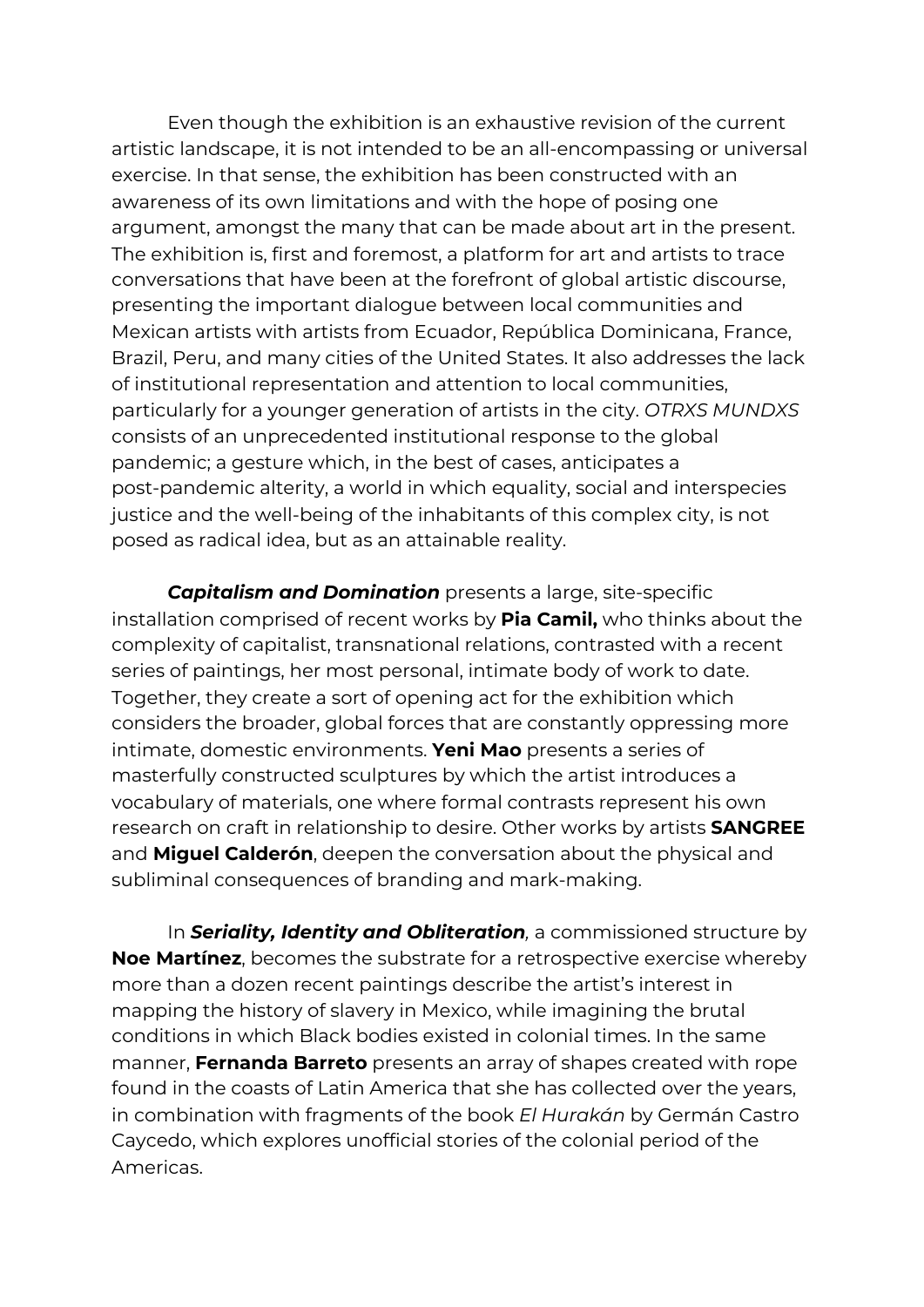**ektor garcia** utilizes repetition as an artistic gesture, a durational commitment to a technique or a process, which is representative of their own idiosyncratic perception of identity. **Fernando Palma** works at the intersection of Mexican native cosmovision and technology, while **Madeline Jimene**z investigates concepts like abstraction and erosion in relationship to her Caribbean roots and the Black Caribbean identity at large. Other works in this section speak about what is left behind and eventually fades, such as **Angela Leyva** and **Berenice Olmedo**'s, which both draw from forgotten histories involving the representation and eventual obliteration of diverse children groups. **Rita Ponce de León** presents a series of drawings in which she explores how we face and learn from immediate experiences—in a context of the enclosure of bodies—and how drawing can provide new sensible readings of that which is being depicted.

The third section of *OTRXS MUNDXS*, *Entropy, Speculation and Visualization***,** showcases four audio visual installations where different aspects of entropy are investigated: **Paloma Contreras Lomas** has created a constellation of recent works where she reflects on the corrosive, hallucinatory conditions of rural Mexico; **Jerónimo Reyes-Retana**'s imaginative sound installation is a granular reproduction of an Amazonian soundscape through a fifteen-channel interface, mounted on devices all sourced on Amazon; **Pablo Dávila** presents a specially commissioned installation where a large-scale screen televises a seemingly unintelligible four-color pattern transmitted by a super-computer of his creation which processes a gargantuan amount of numbers produced by entropy creating USB drives; **Mario García Torres and Sol Oosel** debut a video condensing their performance at the Torcuato di Tella University in Buenos Aires, which is a trans-temporal collaboration where the artists articulated past and present with the performatic activation of musical instruments unused for decades. **Miguel Calderón**'s work reappears in the exhibition in the form of a series of objects which speak about decay and perception. Other artists like **Armando Rosales**, **Tercerunquinto**, **Zazil Barba** and **Julieta Gil**, address the collapse and degeneration of forces of different nature—physical or political—at the same time that they play with ways of visualizing this very collapse. The works of **Daniel Godínez Nivón** and **Josué Mejía** create worlds where historical or oniric speculations are represented by different artistic mediums.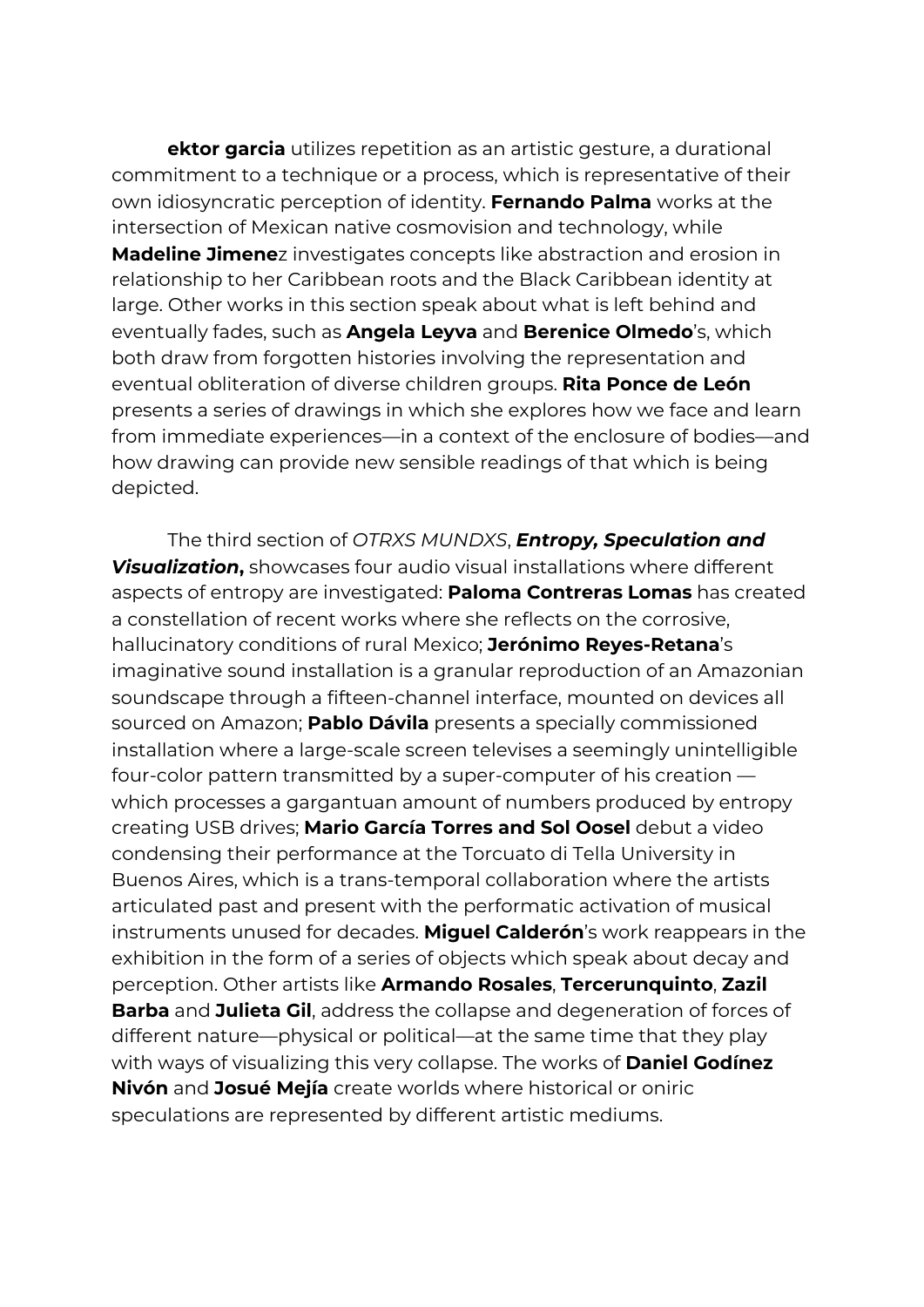The fourth and last section of the show, *Body and Materiality*, is introduced by a video by **Francis Alÿs,** a performance documentation of the artist splitting one of his landscape paintings by half with a hand-saw, suggesting the transformative potential of destruction; and a site-specific commission by **Marcos Castro**, where a constellation of paintings on canvas interact with a mural depicting a post-human, interspecies landscape where references of prehispanic cultural markers are confronted with seemingly apocalyptic scenes. **Ana Segovia** and **Romeo Gómez López** offer a reinterpretation of Mexican and international popular culture that contests heteropatriarchal conceptions disseminated by art and film. **Guillermo Santamarina** turns to dada and punk aesthetics to explore the figure and visual languages of those who have been left out of society. The most delirious segment of the exhibition, the work of **Clotilde Jimenez**, **Chelsea Culprit**, **Javier Barrios**, **ASMA**, **Marco Rountree** and **Tania Pérez Cordova**, organizes a multilayered dialogue between landscape and body, touching upon dreams, materiality, and queer subjectivities. In the last gallery of this section, **Yann Gerstberger** presents an immersive installation made from textiles, drawings and sculptural works—an abandoned garden where nature took over man-made and natural structures, with depictions of vegetal and anthropomorphic figures.

Two special commissions exist outside the former sections, but still remain thematically related. The artist duo **Tezontle** has created a monumental commission for the museum's central patio. Inspired by the ruins of colonial hermitages around the city, they transformed the patio into a conceptual parcel of land where an habitational space and other domestic objects can be read both as a monument and as a futuristic ruin. In this utopian space, the artists think about the possibilities of an holistic existence, outside of urban life and its anxieties, much like 1960s Carl Jung's Bollingen Tower. At the back area of the museum's center space, artist **Melanie McLain** has designed a sculptural formation reminiscent of corporate partitions, made to be performed in a choreography which connects surface, forms, and body parts.

*OTRXS MUNDXS* is curated by Humberto Moro, deputy director and senior curator, and Andrés Valtierra, associate curator. With assistance of Regina Elías and Verónica Guerrero.

The typography "OTRXS MUNDXS MONX" and the graphic identity of the exhibition has been especially designed by Aldo Arillo for Tomo publishing.